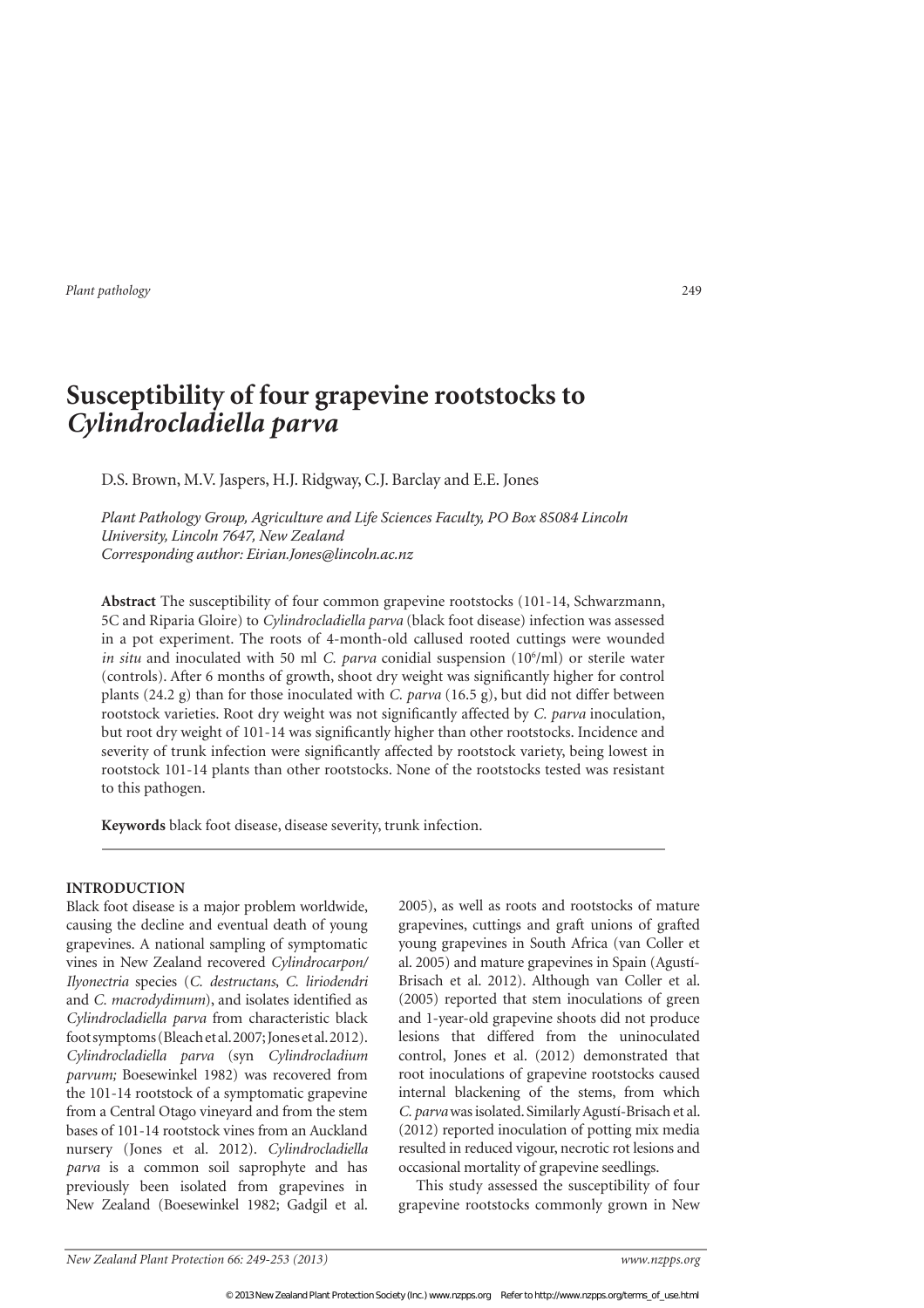Zealand to *C. parva* applied by root inoculation with *C. parva* conidia.

# **MATERIALS AND METHODS Fungal origin and inoculum production**

Four single spore *Cylindrocladiella parva* isolates (LUPP1154, LUPP1155, LUPP1156 and LUPP1157) were used. All isolates were recovered from rootstocks of variety 101-14 in a vineyard nursery in Auckland and identity had been confirmed by sequencing rDNA,  $\beta$  tubulin and translation elongation factor genes (Jones et al. 2012). Spore suspensions were recovered from 3-week-old cultures on potato dextrose agar (PDA; Difco) and the conidium concentration adjusted to 10<sup>6</sup> conidia/ml based on haemocytometer counts, before combining them to give a mixedisolate suspension. Conidial viability (92%) was determined by plating 100 µl of a 10<sup>3</sup>/ml dilution of this mixed-isolate suspension on PDA and incubating at 20°C for 2 days.

## **Pathogenicity assay**

Callused cuttings of four rootstock varieties, 101- 14, Schwarzmann, 5C and Riparia Gloire, were obtained from a commercial nursery and rooted in trays of vermiculite on heat pads at 25°C. The rooted cuttings were then planted in 2.5 litre pots containing potting mix (80% horticultural bark (grade 2): 20% pumice (grade 3, 1-4 mm)). The potting mix contained 5 kg of an 8-9 month fertilizer, Osmocote Exact ((Scotts Australia Pty Ltd; (15:4.0:7.5) (N:P:K)), 1 kg agricultural lime and 1 kg Hydraflo (Scotts Australia Pty Ltd) per 1 m<sup>3</sup>. Pots were arranged in a completely randomised block design with eight treatments and 10 replicates. The vines were grown on corrugated metal tables in a greenhouse (15-30°C) from January 2010 until harvest (November 2010), and placed under high pressure sodium lamps (Son-T Agro 400, Philips) during 4 am to 12 pm and from 4 pm to 8 pm each day from May until July, after which they were allowed to naturally senesce until growth resumed in spring (Sept 2010). Vines were watered daily and all weeds removed by hand.

In April 2010, 4 months after planting, the root systems of the ten replicates vines per treatment

were wounded using an asparagus knife driven vertically into the soil at four equidistant points approximately 8 cm from each trunk. Each vine was inoculated by pouring 50 ml of the mixed conidial suspension (10<sup>6</sup> /ml), or sterile distilled water (SDW; control), over the soil close to the wounding sites, followed by 50 ml of tap water. The vines were grown for a further 6 months to allow symptoms to develop.

#### **Assessments**

The grapevine plants were uprooted, washed and air-dried for 2 h at room temperature. The roots and shoots were removed from each trunk, and placed in a brown paper bag, to be dried in a 50°C oven to constant weight (after 7 days).

The vine trunks were sterilised in batches of the same treatment, with the bottom 20 cm of each trunk being immersed in 70% ethanol for 30 s, in 0.35% sodium hypochlorite for 5 min and in 70% ethanol for 30 s. Each trunk was air-dried in a laminar air hood, and the root crown (1 cm) removed from the trunk base. A 1-2 mm slice of the basal end of each trunk (0 cm) was then cut into four uniform tissue pieces (~3 mm<sup>2</sup> ) and placed onto a PDA plate containing chloramphenicol (Sigma; 0.25 g/litre). Another sliver of trunk tissue taken 5 cm above the basal section was placed in the centre of the same PDA plate. Plates were incubated at 20°C with 12:12 h of dark:light, for 7 days, after which the tissue sections with characteristic *C. parva* colonies were counted. The *C. parva* isolates were identified by comparison with culture plates and conidia of the pathogens used for inoculation. Symptoms were not well developed so presence of *C. parva* in a vine was taken as evidence of disease incidence, and the proportion of infected wood pieces at 0 cm as disease severity.

#### **Statistical analysis**

Disease severity data were subject to a nonparametric Kruskal-Wallis test and disease incidence data (proportion of infected plants) to a Chi-square test. Most of the un-inoculated control plants had no infection and so were not included in the analysis of rootstock varieties. Root and shoot dry weight data were subject to analysis of variance (ANOVA) with treatment means compared using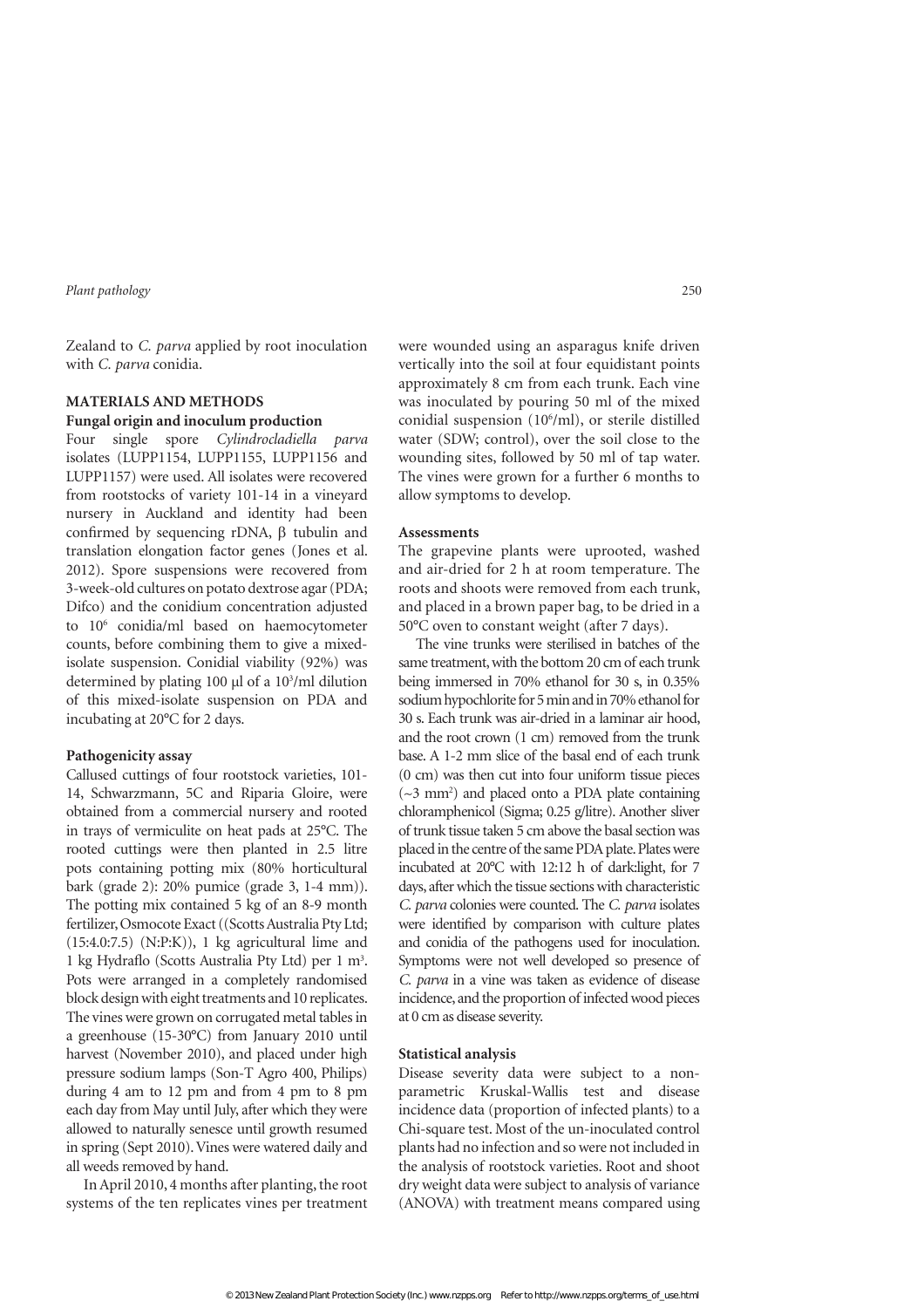Fisher's protected least significant difference tests (LSD) at P<0.05. Chi-square analysis was carried out using Minitab 15 with all other analysis carried out using GenStat 12.2.

#### **RESULTS**

#### **Root and shoot dry weights**

Across all rootstock varieties, there was a significant difference  $(P<0.001)$  in shoot dry weight between control (24.2 g) and *C. parva* inoculation (16.5 g) (Table 1), but there was no rootstock variety effect (P=0.261) nor interaction  $(P=0.559)$ . Root dry weight was significantly affected by rootstock variety, with 101-14 being highest. Across all rootstock varieties the root dry weights of inoculated vines (mean 28.3 g) were not significantly different  $(P=0.468)$  from the corresponding controls (mean 30.5 g), and there was no significant interaction between rootstock and inoculation (P=0.968).

## **Disease incidence and severity at 0 and 5 cm above trunk bases**

Mean disease incidence at 0 cm and 5 cm was signiicantly higher in the *C. parva* treatment (77.5% and 55%, respectively) compared with the untreated control (2.5% and 0%, respectively). For the inoculated treatments, the significant variety effect in disease incidence at 0 cm for the rootstocks, was associated with incidence in 101-14 (40%) being lower than for all other rootstocks (80-100%; Figure 1). There was no significant effect of rootstocks (P=0.750) on disease incidence at 5 cm, being similar (40- 60%) for all rootstocks.

*Cylindrocladiella parva* mean disease severity was signiicantly higher in the *C. parva* treatment (51.2%) than the un-inoculated controls (0.6%; Figure 1). For inoculated vines, there was a significant variety effect on disease severity, with means being lowest for 101-14 (25%) and highest for Riparia Gloire (75%).

## **DISCUSSION**

The study showed that all tested rootstock varieties were susceptible to *C. parva* infection, with Riparia Gloire being the most susceptible and 101-14 the least, based on the disease incidence and severity data. All *C. parva* isolates were originally recovered from 101-14 rootstocks, which probably relects the relative abundance of 101-14, being the most widely grown variety at the time (2005) of the initial sampling and isolation (Bonfiglioli 2005), rather than its relative susceptibility to *C. parva*. The previous pathogenicity study by Agustí-Brisach et al. (2012) provided no details of the rootstock variety used and so offers no opportunity for comparison.

Using potted plants of grapevine rootstocks, Jaspers et al. (2007) showed that they varied in their susceptibility to a mixed inoculum of *Cylindrocarpon* spp., with 101-14 being highly susceptible, whereas Schwarzmann, 5C and Riparia Gloire had lower but more variable susceptibility. In field trials, incidence of rootstock infection differed between plots inoculated with conidia of the three *Cylindrocarpon* spp. and those with low levels of natural inoculum. In the inoculated plots, rootstock 5C was the least

**Table 1** Shoot and root dry weight (g/pot) of four grapevine rootstock varieties after inoculation with *Cylindrocladiella parva*. Values are the mean of 10 replicates per treatment. Values within the rows or columns followed by the same letters are not significantly different.

|             | $101 - 14$ |       | 5C         |        | Riparia Gloire |        | Schwart |        |       | Mean across<br>rootstocks |  |
|-------------|------------|-------|------------|--------|----------------|--------|---------|--------|-------|---------------------------|--|
|             | Shoot      | Root  | Shoot Root |        | Shoot Root     |        | Shoot   | Root   |       | Shoot Root                |  |
| Control     | 26.5       | 38.0  | 26.9       | 27.4   | 23.3           | 29.1   | 20.0    | 2.7.4  | 24.2A | 30.5                      |  |
| C. parvum   | 17.9       | 32.7  | 15.5       | 25.5   | 17.4           | 28.0   | 15.0    | 27.1   | 16.5B | 28.3                      |  |
| Mean across | 22.2.      | 35.4a | 21.2       | 26.4 h | 20.4           | 28.5 h | 17.5    | 27.3 h |       |                           |  |
| treatments  |            |       |            |        |                |        |         |        |       |                           |  |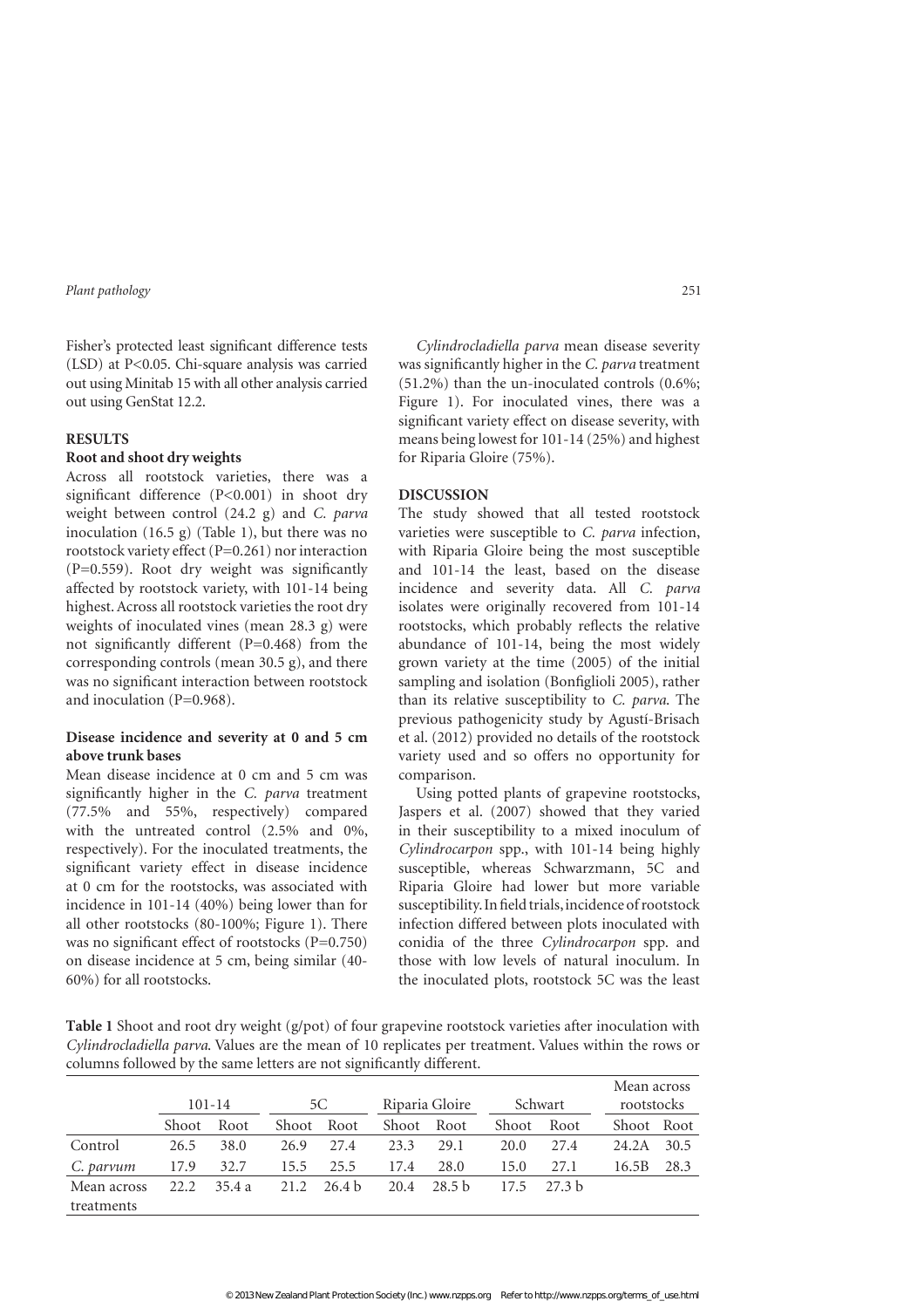

**Figure 1** *Cylindrocladiella parva* disease incidence and severity (% infected wood pieces) at 1 cm from the stem base for four rootstock varieties. For *C. parva* inoculated rootstocks, disease incidence means followed by different letters (a-b) were significantly different according to Chi square test  $(P<0.05)$ and disease severity means followed by different letters (A-B) were signiicantly different according to Kruskal-Wallis test (P=0.018) followed by pairwise comparisons.

susceptible, and Schwarzmann, Riparia Gloire and 101-14 were more susceptible than 5C. In the non-inoculated plots, there were similar low levels of infection incidence (0-5%) across all varieties (Jaspers 2010). This therefore suggests that the relative susceptibility of rootstocks to fungal pathogens causing black foot infection depends on many factors including inoculum level and environmental conditions.

Although disease incidence at 0 cm above the stem base significantly differed between rootstock varieties, this was not seen at 5 cm above the trunk base, probably due to the slow spread of the pathogen during the 6-monthgrowth period. Similar results were observed for *Cylindrocarpon* spp. after 4 months of growth, when disease incidence at 5 cm above the trunk base was significantly lower than observed at 1 cm above the trunk base (Probst et al. 2012). In contrast, Agustí-Brisach et al. (2012) reported rapid development of disease in grapevine seedlings, with symptoms such as reduced vigour, occasional mortality and necrotic root lesions,

and recovery of *C. parva* isolates from roots of inoculated plants 20 days after inoculation with *C. parva* colonised wheat grains. Since those authors recovered *C. parva* from roots, and not the rootstock stem as in the current study, this may account for some of the differences reported in the rates of symptom development.

*Cylindrocladiella parva* has also been reported to be a soil saprophyte and a pathogen of a broad range of plants, including *Eucalyptus* spp, black walnut (*Juglans nigra*), common oak (*Quercus robur*) and *Pinus* spp. It has also been isolated from roots of *Fragaria* sp., *Macademia integrifolia*, *Persea americana*, *Prunus* sp. and *Telopea speciosissima* (Crous 2002; Gadgil et al. 2005; Scattolin & Montecchio 2007). Due to the wide host range and the potential for the pathogen to survive on dead organic material in the soil this pathogen has the potential to be a major issue for the viticulture industry. However, detailed investigation on the epidemiology of this pathogen has not been carried out.